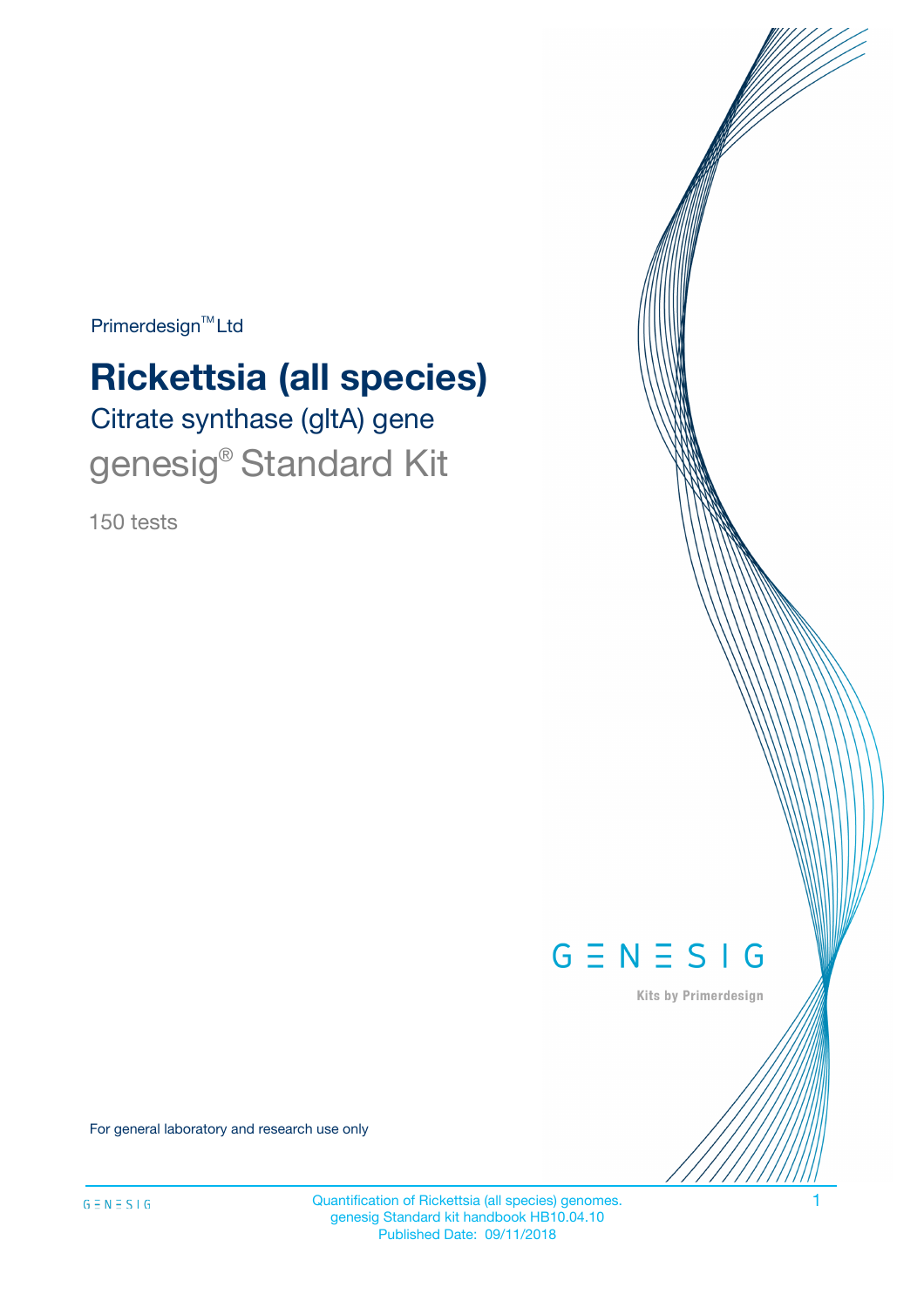# Introduction to Rickettsia (all species)

Rickettsia is a genus of Gram-negative bacteria which are pleomorphic, motile, rod-shaped and obligate intracellular parasites. The genomes of Rickettsia species are a single circular DNA chromosome typically up to 1Mbp. These genomes consist of 900 to 1500 genes depending on the species, of which 704 protein coding and 39 RNA-coding genes are common to all Rickettsia genomes sequenced to date. Rickettsia species can be classified into the following groups based on the severity of the infections they cause: Spotted Fever group; Typhus group and Scrub Typhus group (Tsutsugamushi disease).

Rickettsia species are carried by many ticks, fleas and lice and are transferred to humans via bites from infected arthropods. These bacteria adhere to the endothelial lining of the vasculature within the various organs affected utilising adhesins thought to be outer membrane proteins, subsequent phagocytosis results in host cell invasion. Once inside the cell the bacteria can multiply resulting in lysis of the host cell due to accumulation of large numbers of bacteria (typhus) or escape from the cells causing damage to the membrane resulting in influx of water (spotted fever). Specific invasion of cells lining blood vessels results in Rocky Mountain spotted fever (RMSF).

Infection with Rickettsia species can cause typhus, rickettsialpox, Boutonneuse fever, Rocky Mountain spotted fever and Q fever with common symptoms including skin rash, headache, altered conscious state, heart failure, and shock. RMSF specifically causes haemorrhage, inflammation and blood clots. Infection with the most virulent Rickettsiae species (R. rickettsii and R. Prowazekii) results in a high mortality rate if treatment is not administered early in the infection. Tetracyclines are the drug of choice in treating most Rickettsial infections. Arthropod and rodent control are possible to prevent infections but often difficult. No vaccines are currently available.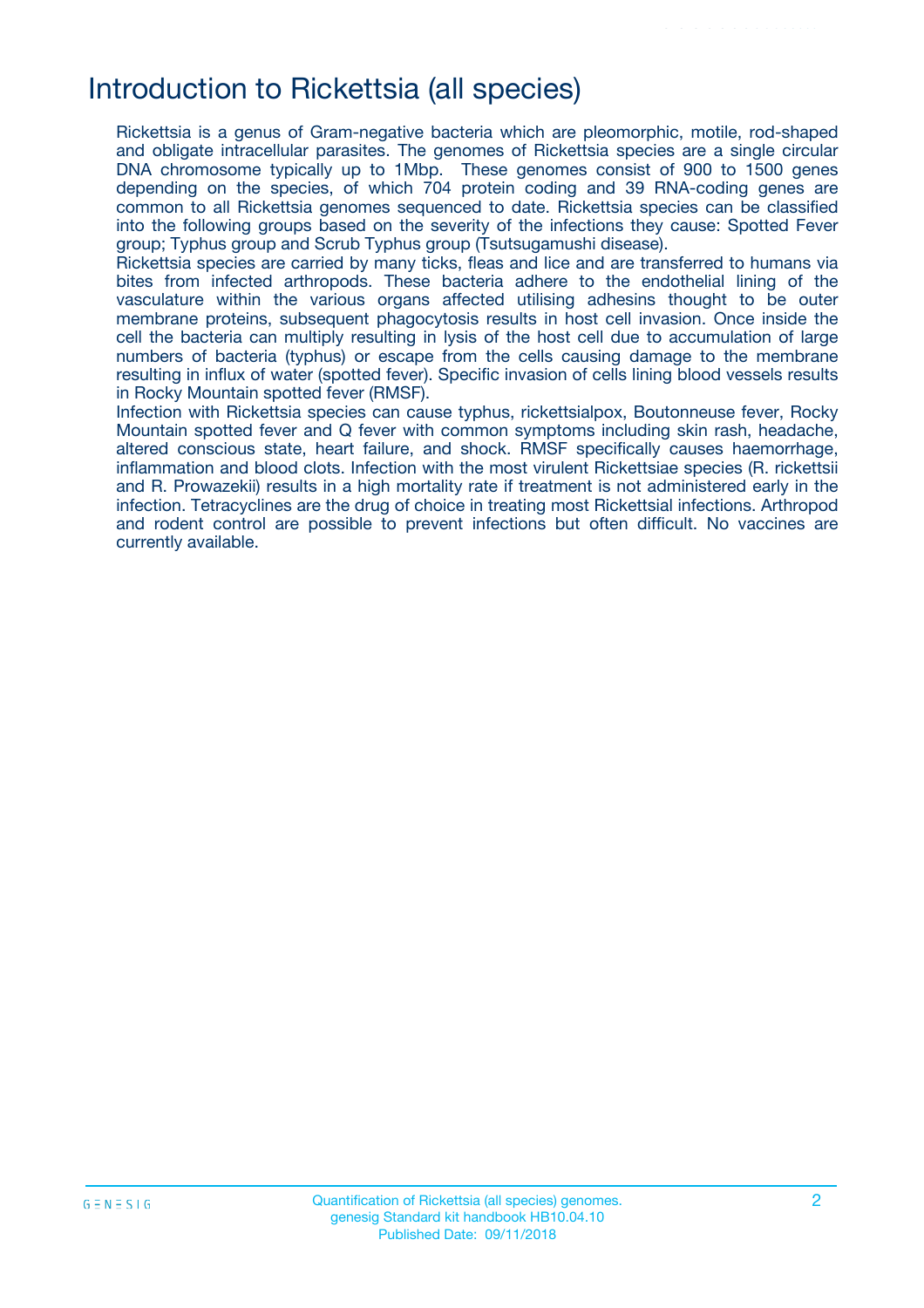

The Primerdesign genesig Kit for Rickettsia (all species) (Rickettsia\_spp) genomes is designed for the in vitro quantification of Rickettsia spp genomes. The kit is designed to have a broad detection profile. Specifically, the primers represent 100% homology with over 95% of the NCBI database reference sequences available at the time of design.

The dynamics of genetic variation means that new sequence information may become available after the initial design. Primerdesign periodically reviews the detection profiles of our kits and when required releases new versions.

Our kit for Rickettsia has been designed for the specific and exclusive in vitro quantification of rickettsia species within this genus. A highly conserved sequence within the gtfA gene has previously been shown to be a good target sequence in other clinical real time PCR based studies (J. Stenos et.al., 2005). The primers and probe sequences in this kit have 100% homology with over 95% of reference sequences in the NCBI database based on a comprehensive bioinformatics analysis.

If you require further information, or have a specific question about the detection profile of this kit then please send an e.mail to enquiry@primerdesign.co.uk and our bioinformatics team will answer your question.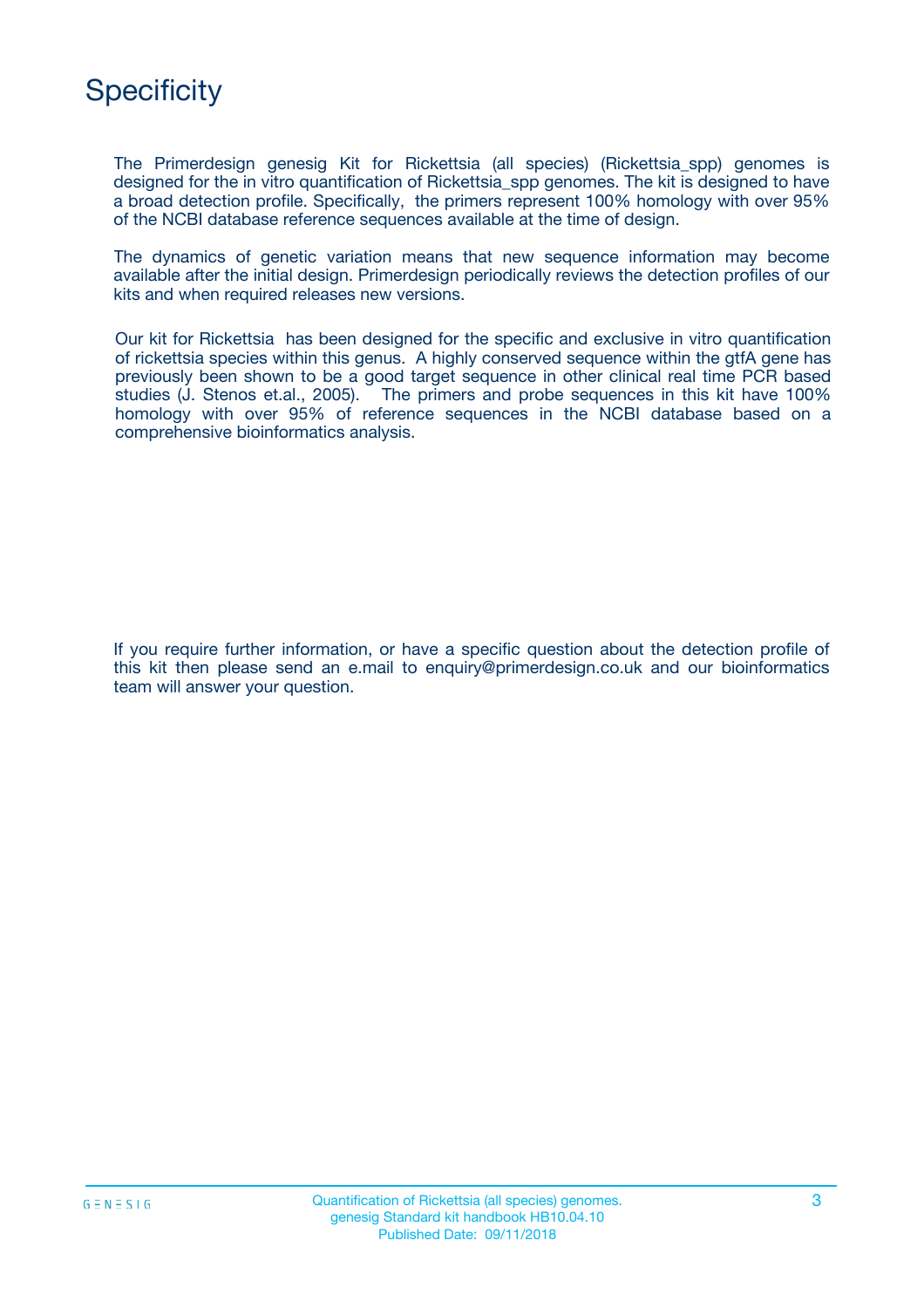# Kit contents

- **Rickettsia\_spp specific primer/probe mix (150 reactions BROWN)** FAM labelled
- **Rickettsia\_spp positive control template (for Standard curve RED)**
- **RNase/DNase free water (WHITE)** for resuspension of primer/probe mixes
- **Template preparation buffer (YELLOW)** for resuspension of positive control template and standard curve preparation

# Reagents and equipment to be supplied by the user

#### **Real-time PCR Instrument**

#### **Extraction kit**

This kit is recommended for use with genesig Easy DNA/RNA extraction kit. However, it is designed to work well with all processes that yield high quality RNA and DNA with minimal PCR inhibitors.

#### **oasig**TM **lyophilised or Precision**®**PLUS 2X qPCR Master Mix**

This kit is intended for use with oasig or PrecisionPLUS2X qPCR Master Mix.

**Pipettors and Tips**

**Vortex and centrifuge**

**Thin walled 1.5 ml PCR reaction tubes**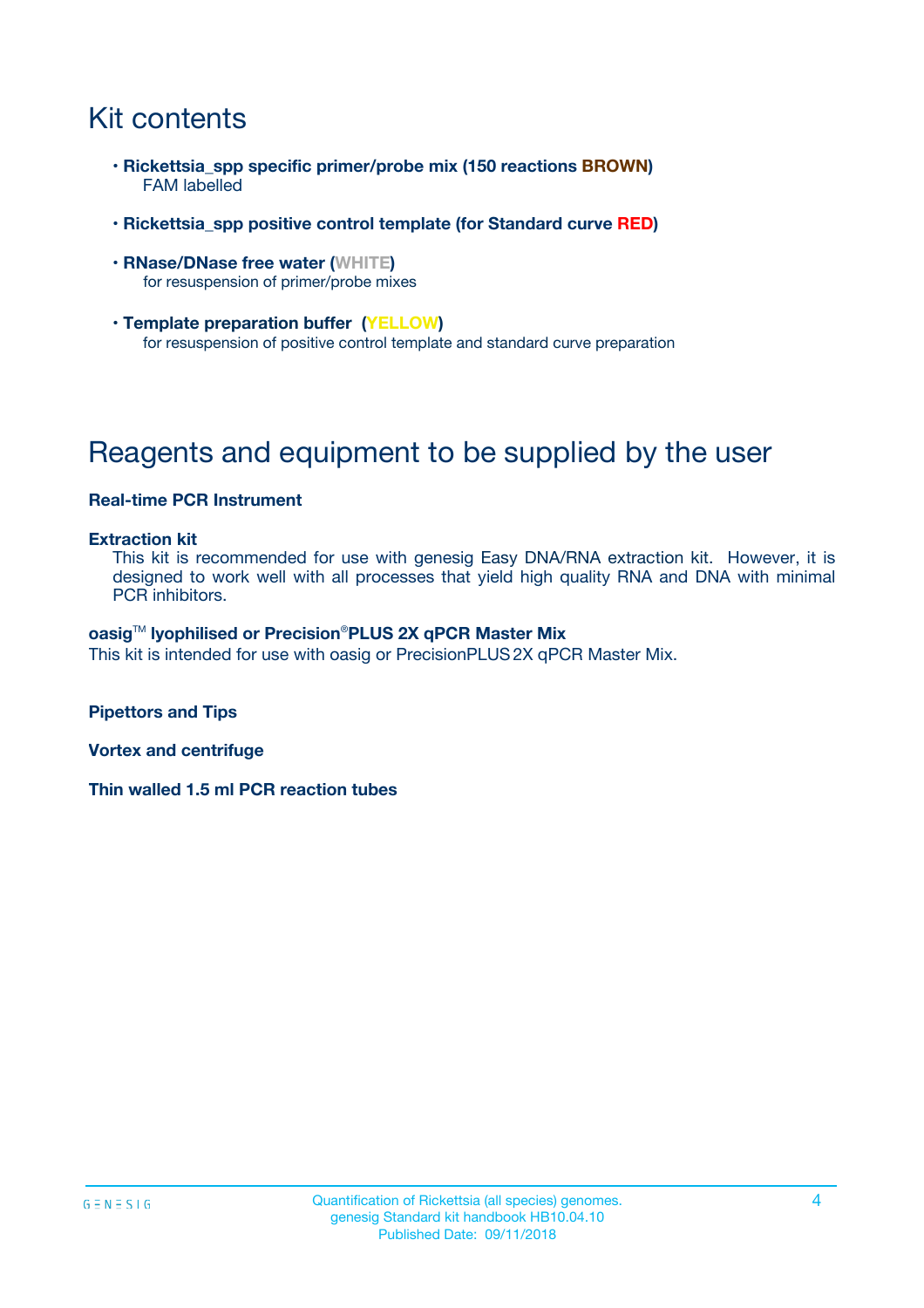### Kit storage and stability

This kit is stable at room temperature but should be stored at -20ºC on arrival. Once the lyophilised components have been resuspended they should not be exposed to temperatures above -20°C for longer than 30 minutes at a time and unnecessary repeated freeze/thawing should be avoided. The kit is stable for six months from the date of resuspension under these circumstances.

If a standard curve dilution series is prepared this can be stored frozen for an extended period. If you see any degradation in this serial dilution a fresh standard curve can be prepared from the positive control.

Primerdesign does not recommend using the kit after the expiry date stated on the pack.

### Suitable sample material

All kinds of sample material suited for PCR amplification can be used. Please ensure the samples are suitable in terms of purity, concentration, and DNA integrity. Always run at least one negative control with the samples. To prepare a negative-control, replace the template DNA sample with RNase/DNase free water.

### Dynamic range of test

Under optimal PCR conditions genesig Rickettsia\_spp detection kits have very high priming efficiencies of >95% and can detect less than 100 copies of target template.

### Notices and disclaimers

This product is developed, designed and sold for research purposes only. It is not intended for human diagnostic or drug purposes or to be administered to humans unless clearly expressed for that purpose by the Food and Drug Administration in the USA or the appropriate regulatory authorities in the country of use. During the warranty period Primerdesign genesig detection kits allow precise and reproducible data recovery combined with excellent sensitivity. For data obtained by violation to the general GLP guidelines and the manufacturer's recommendations the right to claim under guarantee is expired. PCR is a proprietary technology covered by several US and foreign patents. These patents are owned by Roche Molecular Systems Inc. and have been sub-licensed by PE Corporation in certain fields. Depending on your specific application you may need a license from Roche or PE to practice PCR. Additional information on purchasing licenses to practice the PCR process may be obtained by contacting the Director of Licensing at Roche Molecular Systems, 1145 Atlantic Avenue, Alameda, CA 94501 or Applied Biosystems business group of the Applera Corporation, 850 Lincoln Centre Drive, Foster City, CA 94404. In addition, the 5' nuclease assay and other homogeneous amplification methods used in connection with the PCR process may be covered by U.S. Patents 5,210,015 and 5,487,972, owned by Roche Molecular Systems, Inc, and by U.S. Patent 5,538,848, owned by The Perkin-Elmer Corporation.

### Trademarks

Primerdesign™ is a trademark of Primerdesign Ltd.

genesig $^\circledR$  is a registered trademark of Primerdesign Ltd.

The PCR process is covered by US Patents 4,683,195, and 4,683,202 and foreign equivalents owned by Hoffmann-La Roche AG. BI, ABI PRISM® GeneAmp® and MicroAmp® are registered trademarks of the Applera Genomics (Applied Biosystems Corporation). BIOMEK® is a registered trademark of Beckman Instruments, Inc.; iCycler™ is a registered trademark of Bio-Rad Laboratories, Rotor-Gene is a trademark of Corbett Research. LightCycler™ is a registered trademark of the Idaho Technology Inc. GeneAmp®, TaqMan® and AmpliTaqGold® are registered trademarks of Roche Molecular Systems, Inc., The purchase of the Primerdesign reagents cannot be construed as an authorization or implicit license to practice PCR under any patents held by Hoffmann-LaRoche Inc.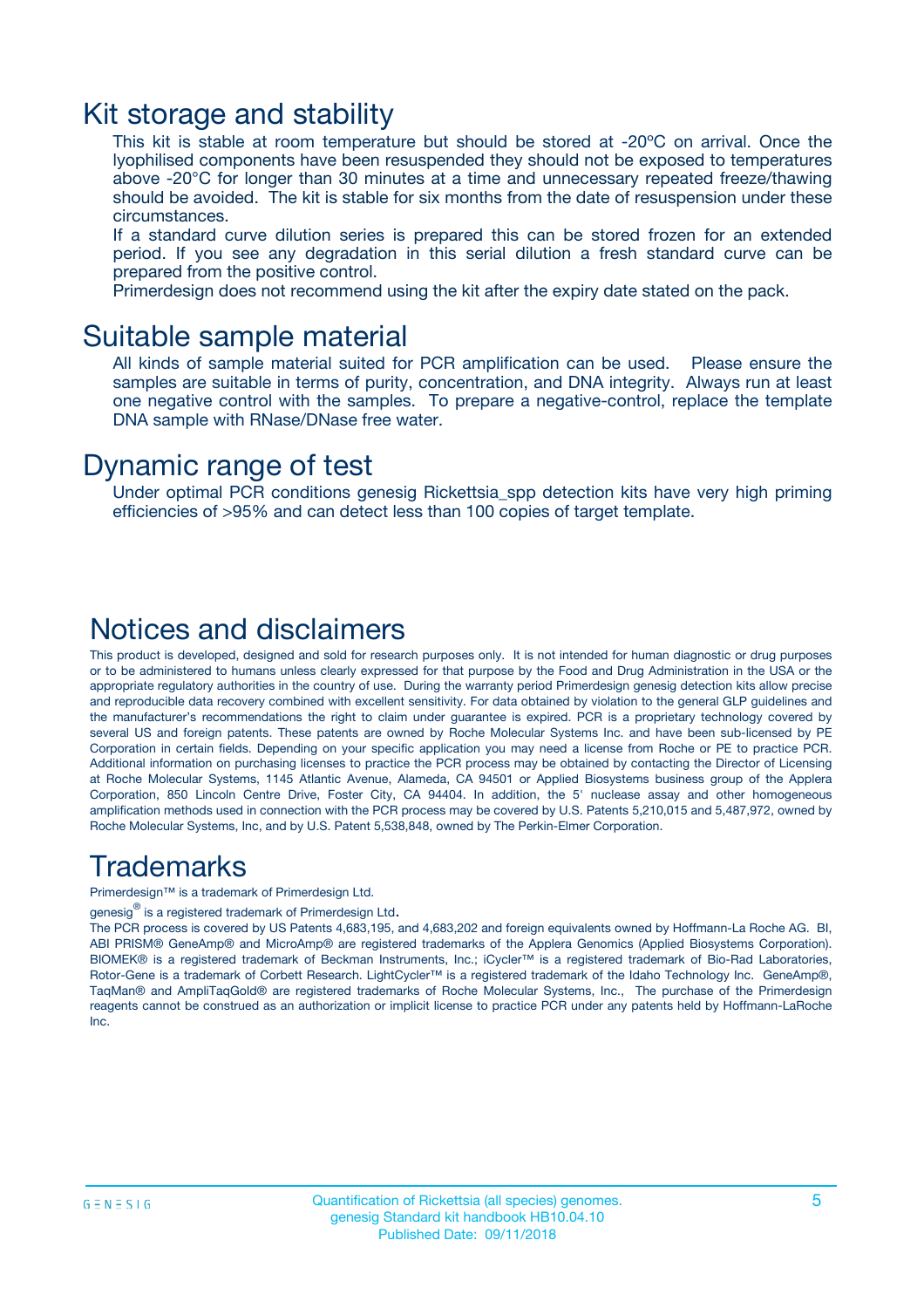# Principles of the test

#### **Real-time PCR**

A Rickettsia, spp specific primer and probe mix is provided and this can be detected through the FAM channel.

The primer and probe mix provided exploits the so-called TaqMan® principle. During PCR amplification, forward and reverse primers hybridize to the Rickettsia\_spp DNA. A fluorogenic probe is included in the same reaction mixture which consists of a DNA probe labeled with a 5`-dye and a 3`-quencher. During PCR amplification, the probe is cleaved and the reporter dye and quencher are separated. The resulting increase in fluorescence can be detected on a range of qPCR platforms.

#### **Positive control**

For copy number determination and as a positive control for the PCR set up, the kit contains a positive control template. This can be used to generate a standard curve of Rickettsia\_spp copy number / Cq value. Alternatively the positive control can be used at a single dilution where full quantitative analysis of the samples is not required. Each time the kit is used, at least one positive control reaction must be included in the run. A positive result indicates that the primers and probes for detecting the target Rickettsia\_spp gene worked properly in that particular experimental scenario. If a negative result is obtained the test results are invalid and must be repeated. Care should be taken to ensure that the positive control does not contaminate any other kit component which would lead to false-positive results. This can be achieved by handling this component in a Post PCR environment. Care should also be taken to avoid cross-contamination of other samples when adding the positive control to the run. This can be avoided by sealing all other samples and negative controls before pipetting the positive control into the positive control well.

#### **Negative control**

To validate any positive findings a negative control reaction should be included every time the kit is used. For this reaction the RNase/DNase free water should be used instead of template. A negative result indicates that the reagents have not become contaminated while setting up the run.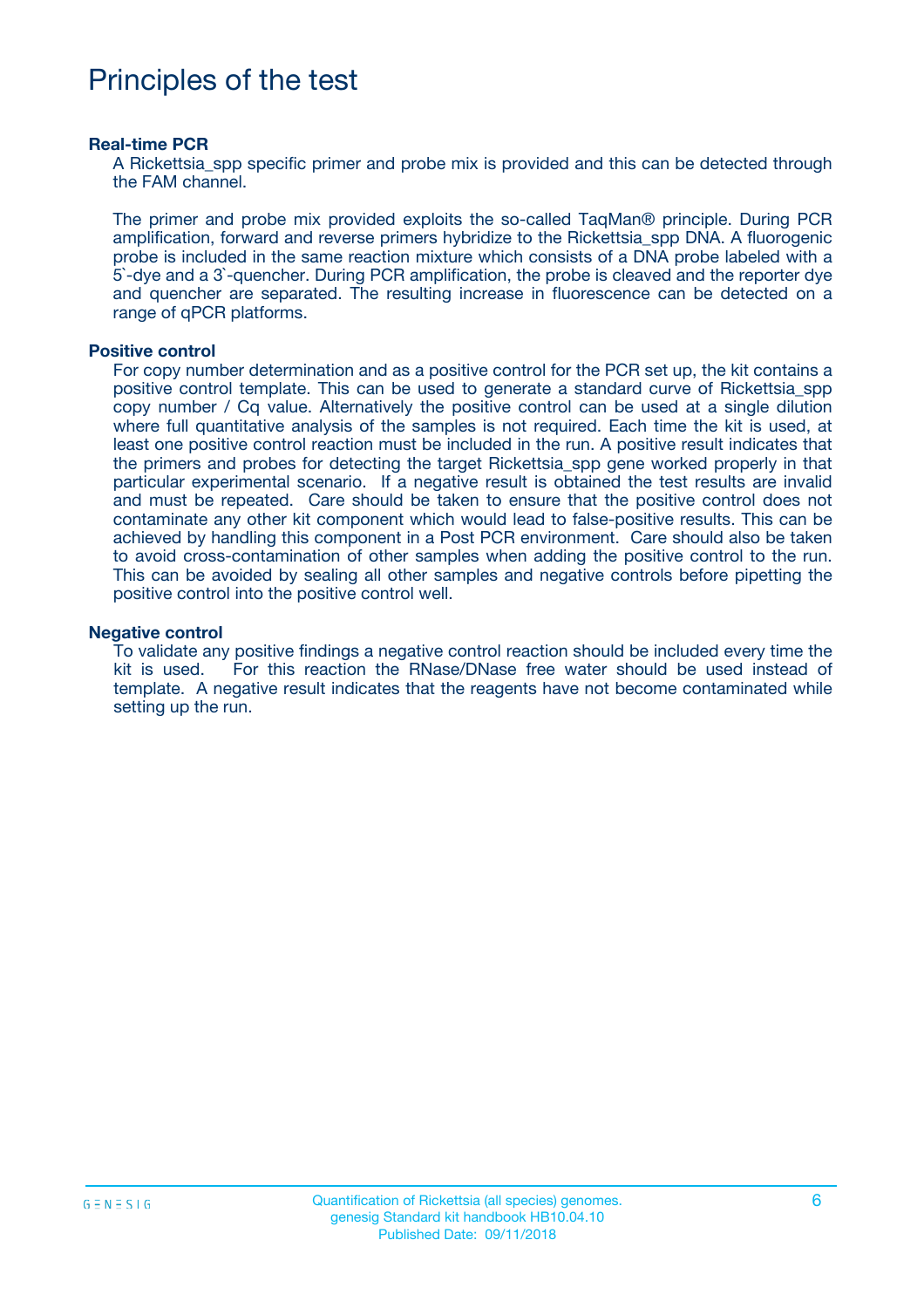## Resuspension protocol

To minimize the risk of contamination with foreign DNA, we recommend that all pipetting be performed in a PCR clean environment. Ideally this would be a designated PCR lab or PCR cabinet. Filter tips are recommended for all pipetting steps.

#### **1. Pulse-spin each tube in a centrifuge before opening.**

This will ensure lyophilised primer and probe mix is in the base of the tube and is not spilt upon opening the tube.

**2. Resuspend the kit components in the RNase/DNase free water supplied, according to the table below.**

To ensure complete resuspension, vortex each tube thoroughly.

| Component - resuspend in water          | Volume |
|-----------------------------------------|--------|
| <b>Pre-PCR pack</b>                     |        |
| Rickettsia_spp primer/probe mix (BROWN) | 165 ul |

### **3. Resuspend the positive control template in the template preparation buffer supplied, according to the table below:**

To ensure complete resuspension, vortex the tube thoroughly.

| Component - resuspend in template preparation buffer | lVolume' |
|------------------------------------------------------|----------|
| <b>Post-PCR heat-sealed foil</b>                     |          |
| Rickettsia_spp Positive Control Template (RED) *     | 500 µl   |

\* This component contains high copy number template and is a VERY significant contamination risk. It must be opened and handled in a separate laboratory environment, away from the other components.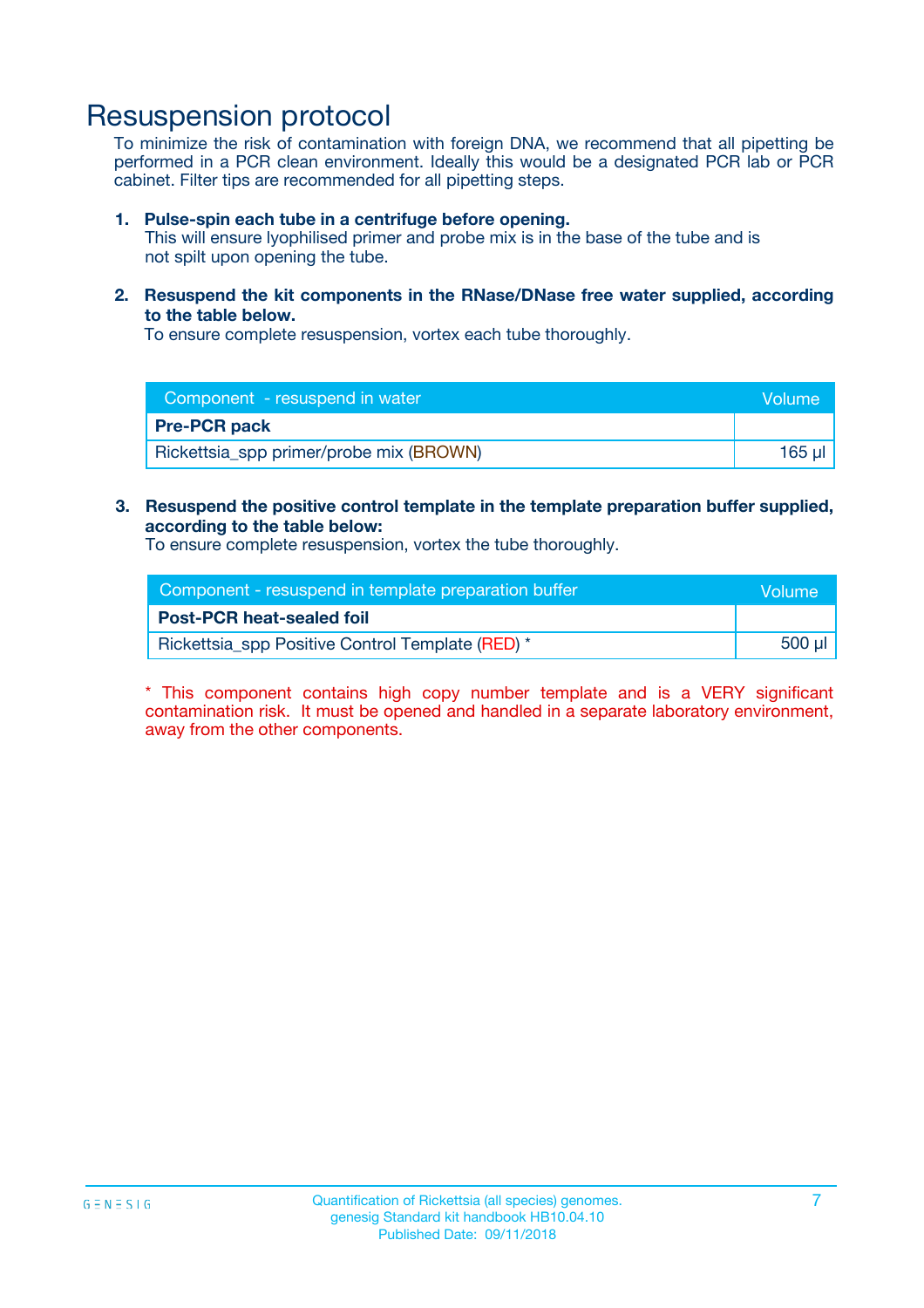# qPCR detection protocol

**1. For each DNA sample prepare a reaction mix according to the table below:** Include sufficient reactions for positive and negative controls.

| Component                                 | Volume   |
|-------------------------------------------|----------|
| oasig or PrecisionPLUS 2X qPCR Master Mix | 10 $\mu$ |
| Rickettsia_spp primer/probe mix (BROWN)   | 1 $\mu$  |
| <b>RNase/DNase free water (WHITE)</b>     | $4 \mu$  |
| <b>Final Volume</b>                       | 15 ul    |

- **2. Pipette 15µl of this mix into each well according to your qPCR experimental plate set up.**
- **3. Prepare DNA templates for each of your samples.**
- **4. Pipette 5µl of DNA template into each well, according to your experimental plate set up.**

For negative control wells use 5µl of RNase/DNase free water. The final volume in each well is 20µl.

**5. If a standard curve is included for quantitative analysis, prepare a reaction mix according to the table below:**

| Component                                 | Volume   |
|-------------------------------------------|----------|
| oasig or PrecisionPLUS 2X qPCR Master Mix | 10 µl    |
| Rickettsia_spp primer/probe mix (BROWN)   | 1 µI     |
| <b>RNase/DNase free water (WHITE)</b>     | $4 \mu$  |
| <b>Final Volume</b>                       | $15 \mu$ |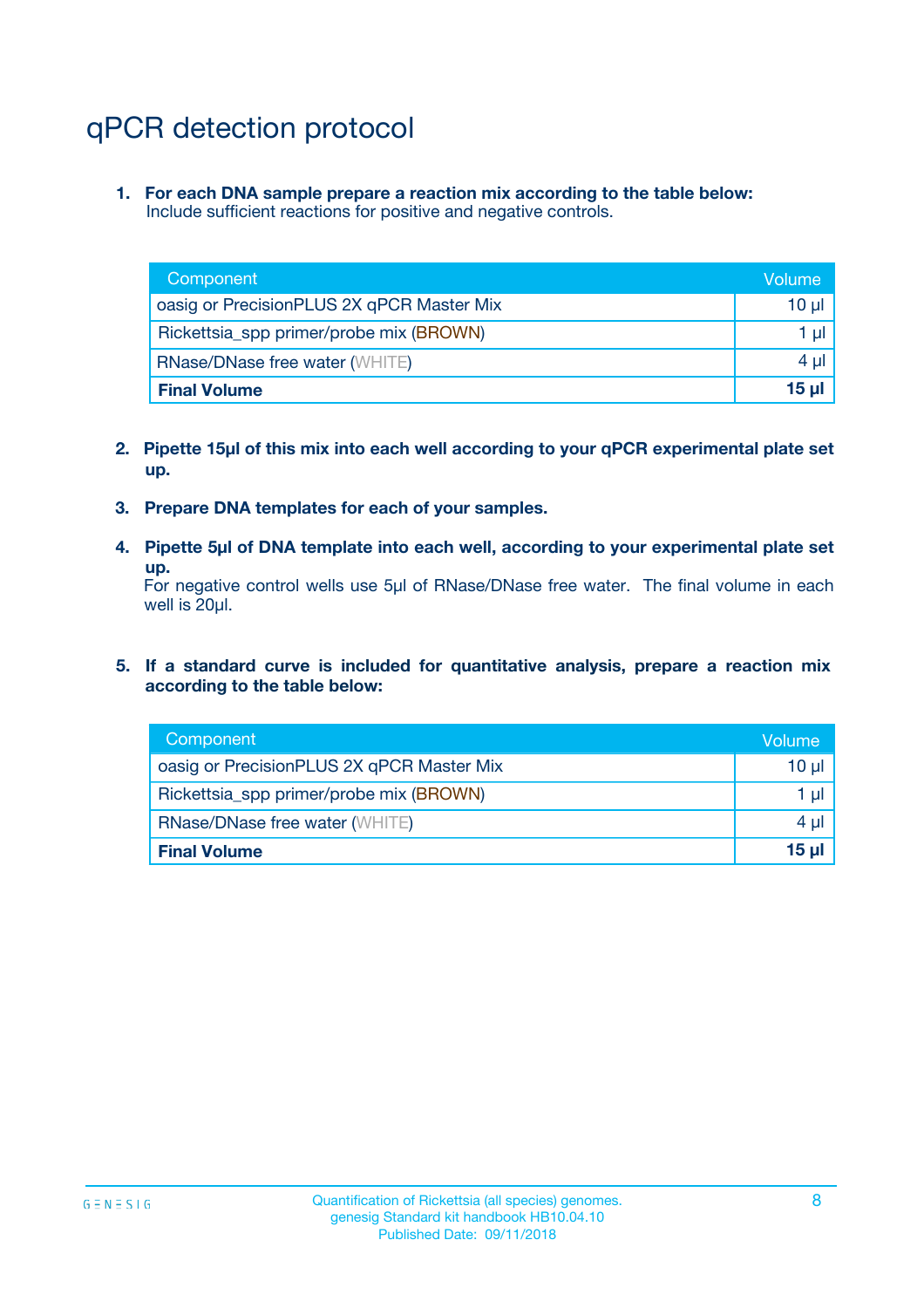### **6. Preparation of a standard curve dilution series.**

- 1) Pipette 90µl of template preparation buffer into 5 tubes and label 2-6
- 2) Pipette 10µl of Positive Control Template (RED) into tube 2
- 3) Vortex thoroughly
- 4) Change pipette tip and pipette 10µl from tube 2 into tube 3
- 5) Vortex thoroughly

Repeat steps 4 and 5 to complete the dilution series

| <b>Standard Curve</b>         | <b>Copy Number</b>     |
|-------------------------------|------------------------|
| Tube 1 Positive control (RED) | $2 \times 10^5$ per µl |
| Tube 2                        | $2 \times 10^4$ per µl |
| Tube 3                        | $2 \times 10^3$ per µl |
| Tube 4                        | $2 \times 10^2$ per µl |
| Tube 5                        | 20 per µl              |
| Tube 6                        | 2 per ul               |

7. Pipette 5µl of standard template into each well for the standard curve according to your experimental plate set up.

The final volume in each well is 20µl.

# qPCR amplification protocol

Amplification conditions using oasig or PrecisionPLUS2X qPCR Master Mix.

|             | <b>Step</b>       | <b>Time</b>     | <b>Temp</b>    |
|-------------|-------------------|-----------------|----------------|
|             | Enzyme activation | 2 min           | $95^{\circ}$ C |
| Cycling x50 | Denaturation      | 10 <sub>s</sub> | 95 $°C$        |
|             | DATA COLLECTION * | 60 s            | 60 °C          |

\* Fluorogenic data should be collected during this step through the FAM channel